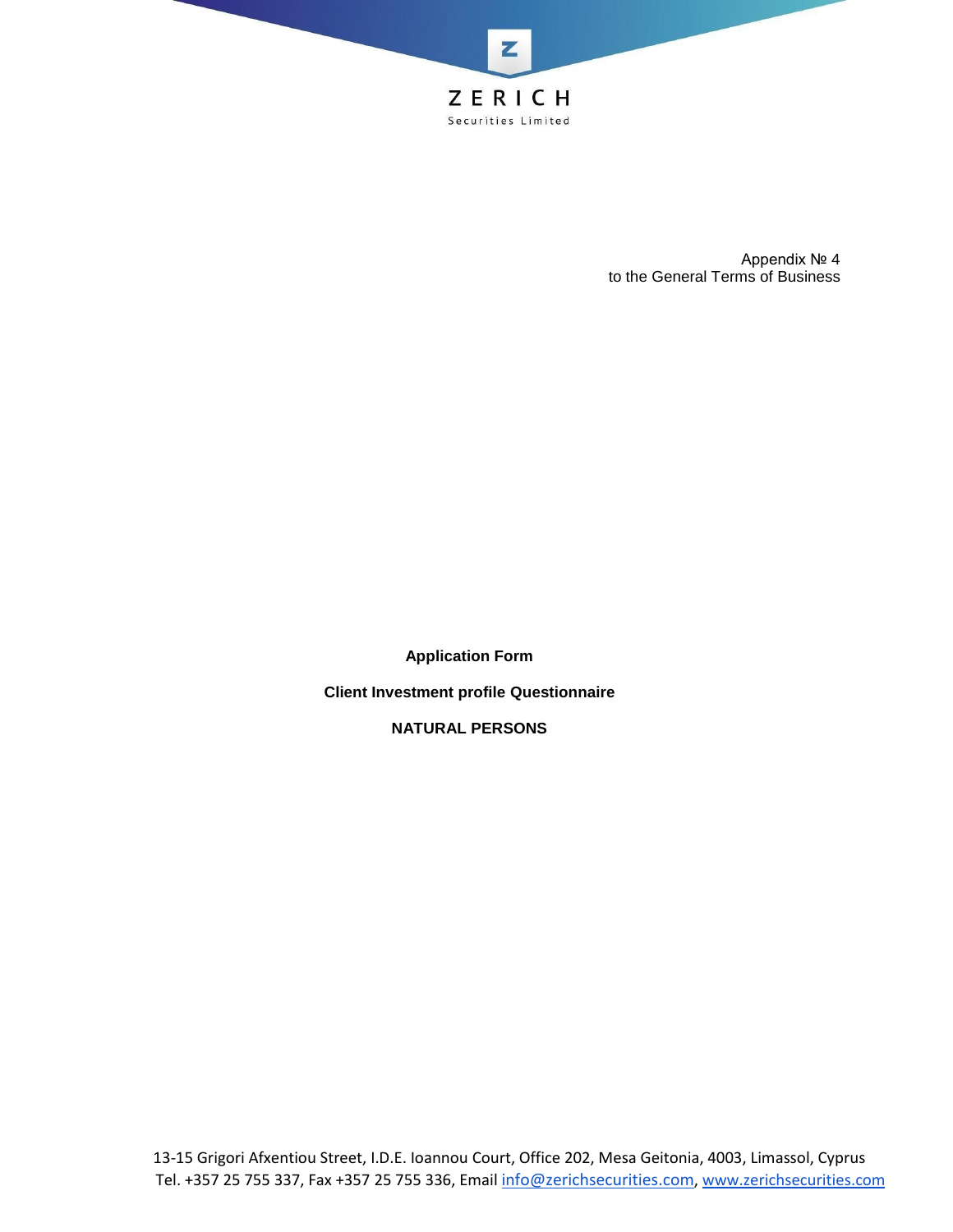

**WARNING:** We will not be able to assess the suitability of any services or transactions, unless this questionnaire is fully completed.



13-15 Grigori Afxentiou Street, I.D.E. Ioannou Court, Office 202, Mesa Geitonia, 4003, Limassol, Cyprus Tel. +357 25 755 337, Fax +357 25 755 336, Email [info@zerichsecurities.com](mailto:info@zerichsecurities.com)[, www.zerichsecurities.com](https://www.zerichsecurities.com/)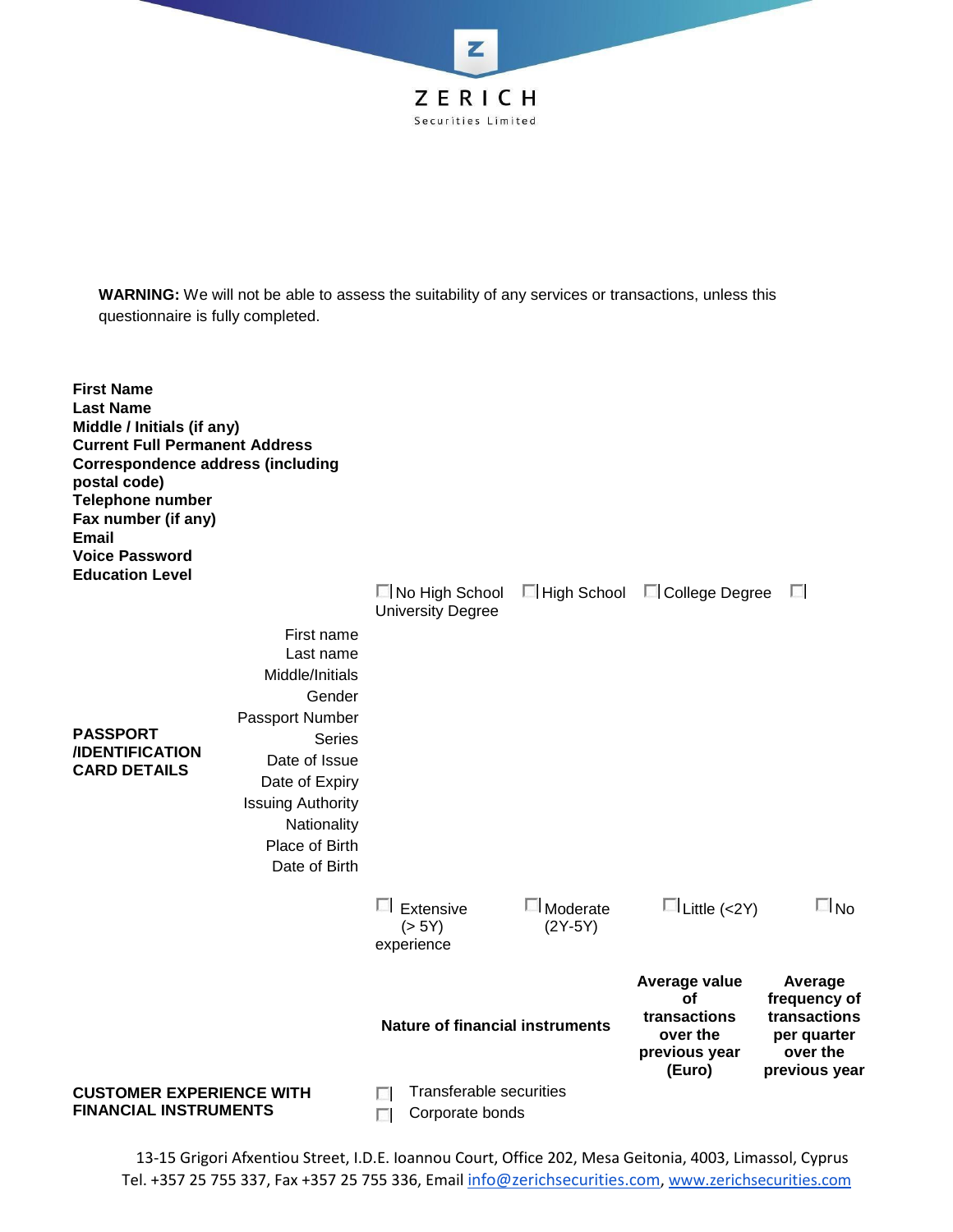

|                                   |                                                         | Government or municipal<br>$\Box$                                                                                                |                             |
|-----------------------------------|---------------------------------------------------------|----------------------------------------------------------------------------------------------------------------------------------|-----------------------------|
|                                   |                                                         | bonds<br>Promissory notes                                                                                                        |                             |
|                                   |                                                         | Units in collective investment<br>$\overline{\phantom{a}}$<br>undertakings (UCTIS)                                               |                             |
|                                   |                                                         | Options, futures, swaps,<br>$\Box$<br>FRAs relating to securities                                                                |                             |
|                                   |                                                         | Options, futures, swaps,<br>FRAs relating to commodities<br>$\overline{a}$<br>that must be settled in cash                       |                             |
|                                   |                                                         | Options, futures, swaps,<br>FRAs relating to commodities<br>$\Box$<br>that can be physically settled<br>and also they are traded |                             |
|                                   |                                                         | Derivative instruments                                                                                                           |                             |
|                                   |                                                         | Contracts for<br>$\Box$<br>differences/Forex                                                                                     |                             |
|                                   |                                                         | Options, futures, swaps,<br>FRAs relating to climatic<br>П<br>variable, inflation rates etc                                      |                             |
|                                   |                                                         | Repos                                                                                                                            |                             |
|                                   |                                                         | Other instrument:<br>Other instrument:                                                                                           |                             |
|                                   |                                                         | $\Box$<br>Other instrument:                                                                                                      |                             |
|                                   | Nature of<br>transactions<br>/ Financial<br>instruments | <b>E</b> Transferable securities<br>futures, swaps, FRAs relating to                                                             | Options,<br>п               |
|                                   |                                                         | that can be physically settled                                                                                                   | commodities<br>nd also they |
|                                   |                                                         | are traded                                                                                                                       |                             |
| <b>INVESTMENT</b><br><b>GOALS</b> |                                                         | П.<br>Corporate<br>bonds<br>instruments                                                                                          | $\Box$ Derivative           |
|                                   |                                                         | □ Government or municipal bonds                                                                                                  |                             |
|                                   |                                                         | Promissory notes<br>L.<br>futures, swaps, FRAs relating to                                                                       | Options,                    |
|                                   |                                                         | variable, inflation rates etc                                                                                                    | climatic                    |
|                                   |                                                         | $\Box$ UCTIS                                                                                                                     | $\Box$ Repos                |

13-15 Grigori Afxentiou Street, I.D.E. Ioannou Court, Office 202, Mesa Geitonia, 4003, Limassol, Cyprus Tel. +357 25 755 337, Fax +357 25 755 336, Email [info@zerichsecurities.com](mailto:info@zerichsecurities.com), [www.zerichsecurities.com](https://www.zerichsecurities.com/)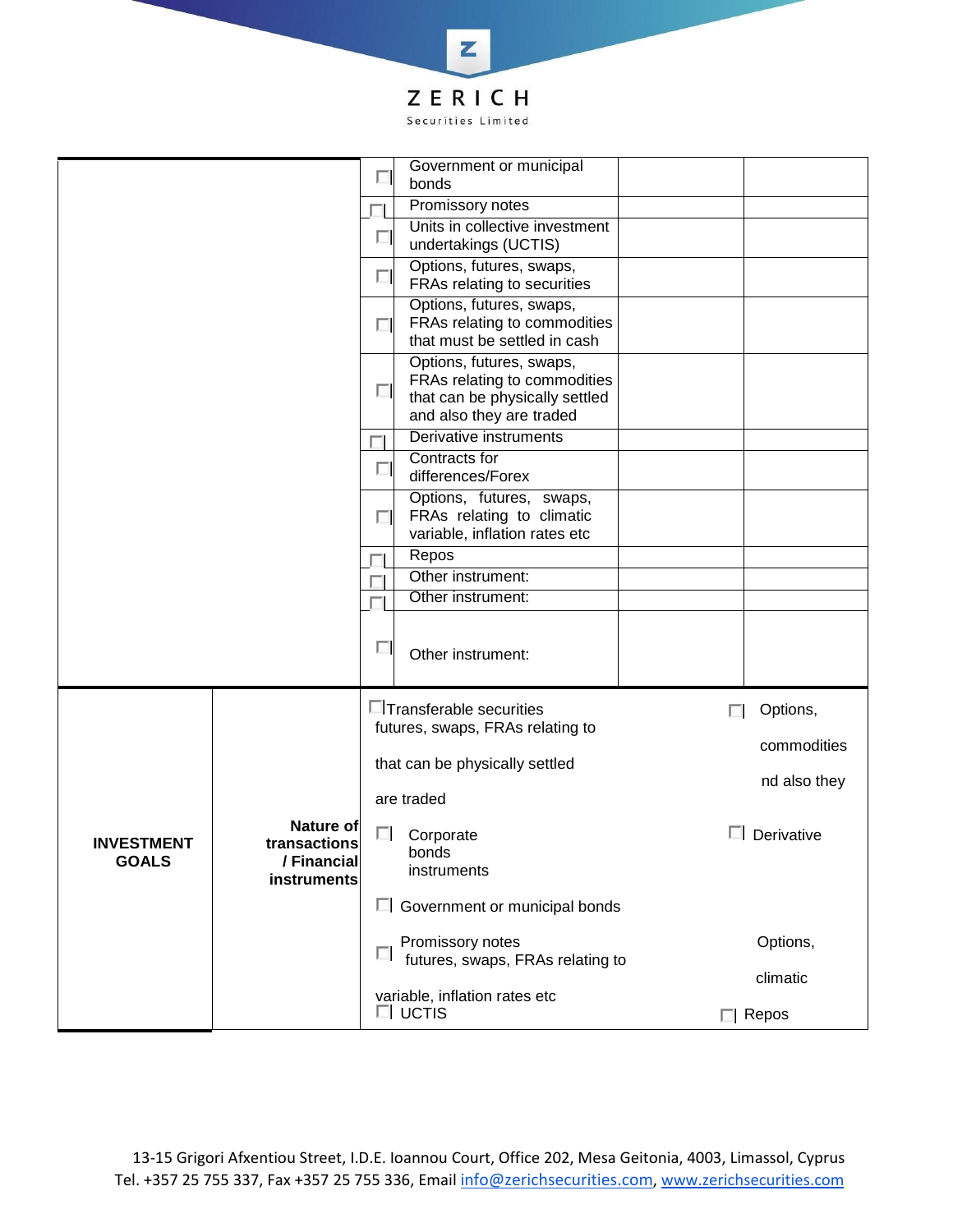|                                                                                 |                                                             | Z                                                                                                           |                                |                                                                                   |              |
|---------------------------------------------------------------------------------|-------------------------------------------------------------|-------------------------------------------------------------------------------------------------------------|--------------------------------|-----------------------------------------------------------------------------------|--------------|
|                                                                                 |                                                             | ZERICH<br>Securities Limited<br>п<br>Options, futures, swaps, FRAs relating to □ Other<br>instrument        |                                |                                                                                   |              |
|                                                                                 |                                                             | Options, futures, swaps, FRAs relating to<br>ш<br>Other instrument commodities that must be settled in cash |                                |                                                                                   |              |
|                                                                                 | <b>Duration of</b><br>investment                            | $\Box$ Day trading<br>$\Box$ 1 – 3 years<br>$\Box$ 3 - 5 years                                              |                                | $6 - 12$ months<br>$\Box$ 5 – 10 years                                            |              |
|                                                                                 |                                                             | $\square$ $\rightarrow$ 10 years                                                                            |                                |                                                                                   |              |
|                                                                                 | <b>Expected</b><br>frequency of<br>transactions per<br>year | $\Box$ 1-5<br>$\Box$ 100+                                                                                   | $\Box$ 5-10                    | $\Box$ 10-50                                                                      | $\Box$ 50-99 |
|                                                                                 | Level of<br>investment risk                                 | $\Box$ High<br>$\Box$ Low                                                                                   |                                | $\Box$ Medium                                                                     |              |
|                                                                                 | <b>Investment</b><br>objectives <sup>1</sup>                | □ Capital Protection<br>Speculation<br>Income Generation<br>Other (please specify)                          |                                | □ Capital Growth<br>$\Box$ Income Generation +                                    |              |
|                                                                                 | <b>Funds available</b><br>for investments                   | <b>EURO</b>                                                                                                 |                                | <b>Capital Growth</b>                                                             |              |
| <b>ANTICIPATED YEARLY ACCOUNT</b><br><b>TURNOVER</b>                            |                                                             |                                                                                                             | ≤ 1,000,000 $\Box$ ≥ 1,000,000 | $\Box$ s 10,000 $\Box$ s 30,000 $\Box$ s 50,000 $\Box$ s 100,000 $\Box$ s 500,000 | L.           |
| <b>Source of Funds</b>                                                          |                                                             |                                                                                                             |                                |                                                                                   |              |
| <b>Expected origin of incoming funds to be</b><br>credited in the account       |                                                             |                                                                                                             |                                |                                                                                   |              |
| <b>Expected destination of outgoing</b><br>transfers                            |                                                             |                                                                                                             |                                |                                                                                   |              |
| Profession or Occupation Name of the<br><b>Employer Address of the Employer</b> |                                                             |                                                                                                             |                                |                                                                                   |              |
| Annual cross salary (euro)                                                      |                                                             |                                                                                                             |                                |                                                                                   |              |
| Other Income (please specify)                                                   |                                                             |                                                                                                             |                                |                                                                                   |              |
| <b>Annual Expenses</b>                                                          |                                                             |                                                                                                             |                                |                                                                                   |              |
| <b>Number of Dependants</b><br>Liabilities (loans etc)                          |                                                             |                                                                                                             |                                |                                                                                   |              |
| Persons on which behalf customer is<br>acting (if applicable)                   |                                                             |                                                                                                             |                                |                                                                                   |              |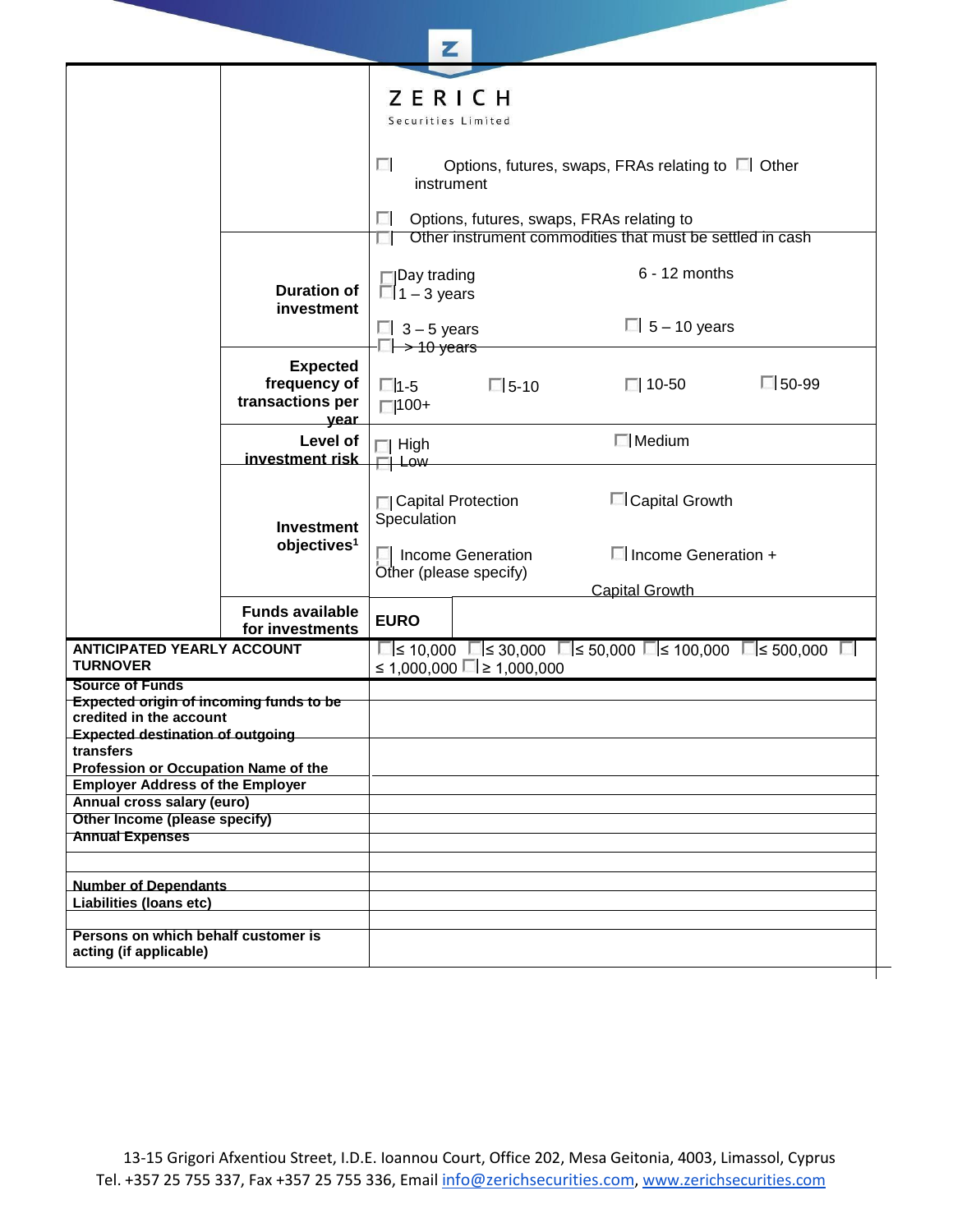**Purpose and reason for opening the account**

**Principal Assets of the Customer (Please describe)**

**PERSONAL DECLARATION**

**Description Value** Rear Estates Financial Instruments Precious Metals Bank Deposits Other (Describe) Other (Describe) Other (Describe) **TOTAL**

**7FRICH** Securities Limited

Do any of the Directors/shareholders/beneficial owners/authorised signatories/representatives hold or held in the last 12 months any prominent public functions (i.e. head of State, head of government, minister or deputy or assistant minister; member of parliament; member of supreme courts, of constitutional courts or of other highlevel judicial bodies; member of courts of auditors or of the boards of central bank; ambassador; high-ranking officer in the armed forces; member of the administrative, management or supervisory bodies of State-owned enterprises)



Is any of the immediate family members or close associate of the above persons is such person? (the spouse or the person with which he/she cohabit for at least one year, their children and their spouses or the persons with which cohabit for at least one year, their parents, any natural person who is known to have joint beneficial ownership of legal entities or legal arrangements, or any other close business relations, with a PEP, any natural person who has sole beneficial ownership of a legal entity or legal arrangement which is known to have been set up for the benefit de facto of a PEP)

| $\Box$ Yes | $\Box$ NO |
|------------|-----------|
|------------|-----------|

Do the legal entity involved in the Electronic gambling /gaming activities through the internet?

 $\Box$  YES  $\Box$  NO

Do the legal entity offer services (e.g. payment provider, software house, card acquirer) to persons involved in Electronic gambling /gaming activities through the internet?

 $\Box$  YES  $\Box$  NO

13-15 Grigori Afxentiou Street, I.D.E. Ioannou Court, Office 202, Mesa Geitonia, 4003, Limassol, Cyprus Tel. +357 25 755 337, Fax +357 25 755 336, Email [info@zerichsecurities.com](mailto:info@zerichsecurities.com), [www.zerichsecurities.com](https://www.zerichsecurities.com/)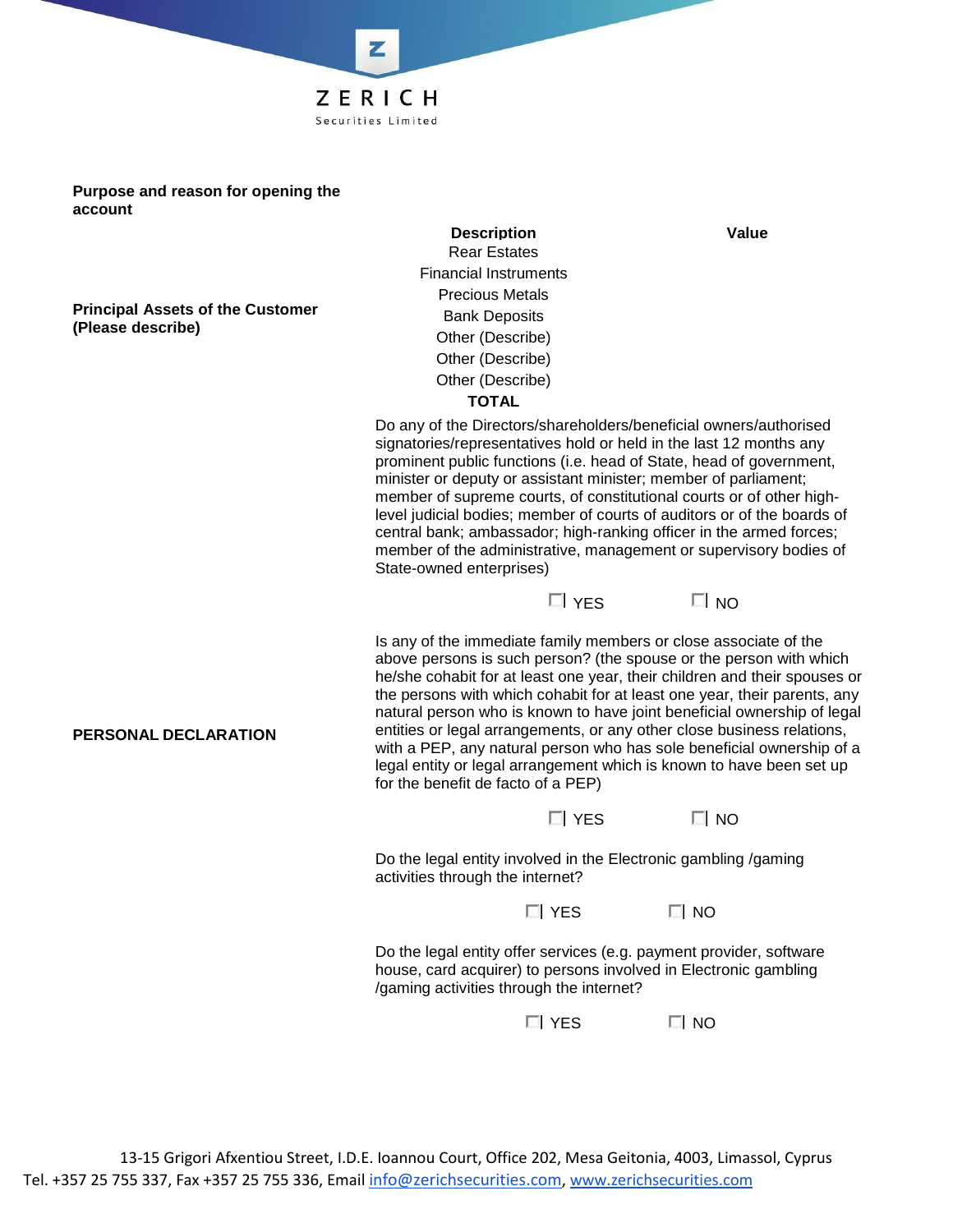

Do the authorised representative work in the past 5 years in the financial services sector for more than 1 year?

 $\Box$   $YES$   $\Box$  NO

If YES please indicate position and company name

Do the authorised representative have any certificate/license issue by any regulatory body or Ministry?<br>
I YES

 $\Box$  NO

If YES please provide detail information Have any of the Directors/shareholders ever declared bankruptcy?

 $\Box$  YES  $\Box$  NO

| <b>BANK</b>                |
|----------------------------|
|                            |
| <b>BANK</b>                |
|                            |
| ACCOUNT HOLDER             |
|                            |
| <b>JOIT ACCOUNT HOLDER</b> |
|                            |
| <b>ACCOUNT</b>             |
|                            |
| <b>SWIFT</b>               |
|                            |
|                            |

I

*Last, first, middle, name* DULY AUTHORIZED BY AND ACTING ON BEHALF OF

\_\_\_\_\_\_\_\_\_\_\_\_\_\_\_\_\_\_\_\_\_\_\_\_\_\_\_\_\_\_\_\_\_\_\_\_\_\_\_\_\_\_\_\_\_\_\_\_\_\_\_\_\_\_\_\_, *Name of the Customer* HEREBY CONFIRM THE ABOVE INFORMATION IS COMPLETE, TRUE AND ACCURATE TO THE BEST OF MY KNOWLEDGE AND BELIEF.

*Signature Date Month Year*

 $\Box$ 

**NNNN** 

\_\_\_\_\_\_\_\_\_\_\_\_\_\_\_\_\_\_\_\_\_\_\_\_\_\_\_\_\_\_\_\_\_\_\_\_\_\_\_\_\_\_\_\_\_\_\_\_\_\_\_\_\_\_\_\_,

\_\_\_\_\_\_\_\_\_\_\_\_\_\_\_\_\_\_\_\_\_\_\_\_\_\_\_\_ Date/

**Notes 1:**

**BANK ACCOUNT DETAILS**